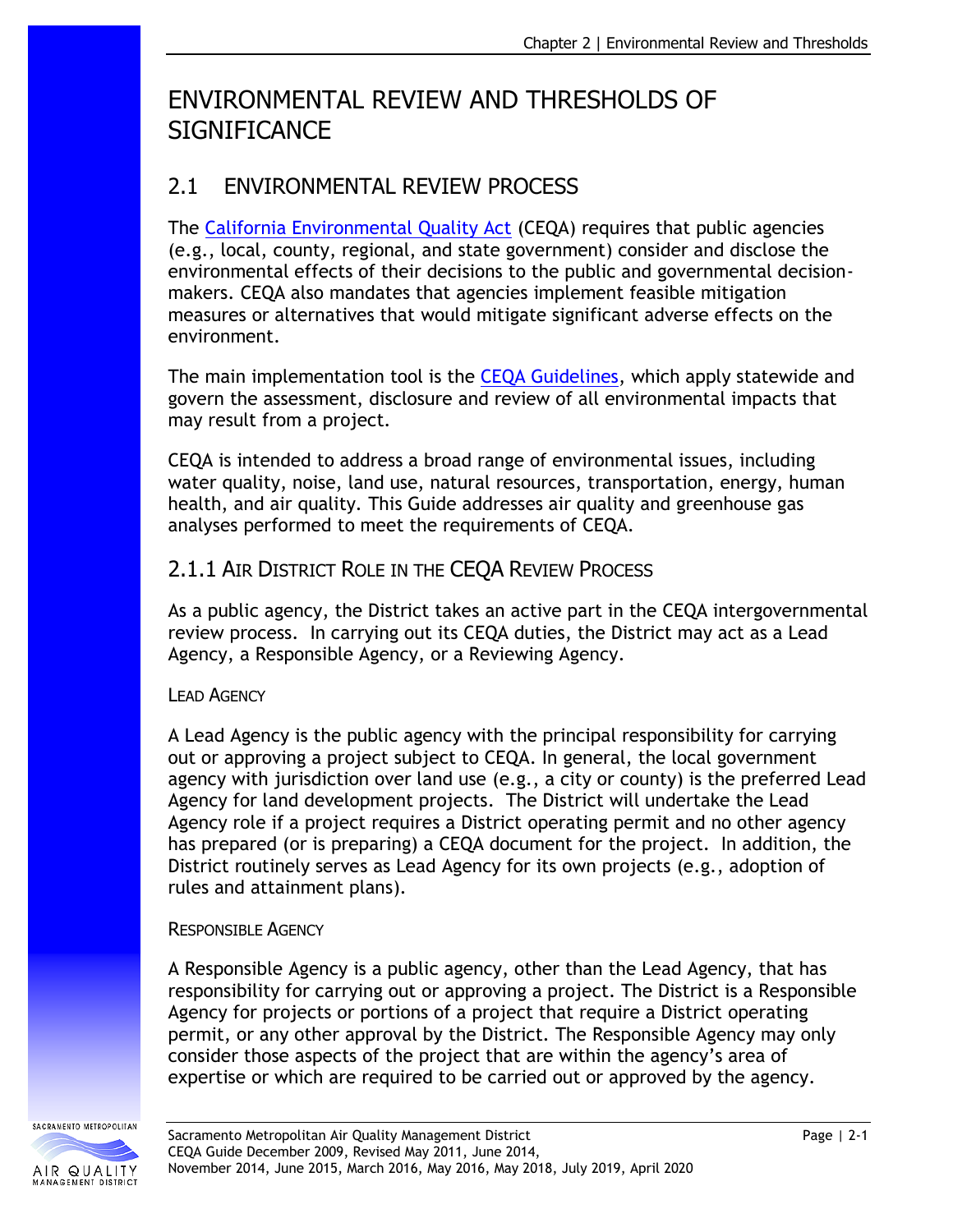As a Responsible Agency, the District may help the Lead Agency identify applicable District rules, provide guidance and assistance on applicable air quality analysis methodologies, and help address other air quality related issues. The District will also submit comments to the Lead Agency through the intergovernmental review process on the adequacy of the Lead Agency's air quality analysis. As part of this review, the District may recommend mitigation measures to reduce or eliminate impacts.

#### REVIEWING AGENCY

An agency that is neither a Lead Agency nor a Responsible Agency may be an agency with "jurisdiction by law" over a particular natural resource. This type of agency may be called a Reviewing Agency. The District has a program to review air quality analyses in environmental documents submitted to it under [CEQA](https://resources.ca.gov/About-Us/Legal/CEQA-Supplemental-Documents)  [Guidelines section 15086.](https://resources.ca.gov/About-Us/Legal/CEQA-Supplemental-Documents) As such, the District routinely reviews and provides comments on projects through the intergovernmental review process for which the agency has no discretionary permit authority and, therefore, is neither a Lead nor Responsible Agency.

When conducting its review, the District will review the air quality section of the environmental document and other sections that address areas that may contribute to air quality impacts (e.g., transportation, land use, energy, greenhouse gases). At the conclusion of the District's review, the District will submit comments to the Lead Agency that identify deficiencies in the analysis, suggest approaches to correct the deficiencies, and recommend additional feasible mitigation measures where appropriate.

### 2.1.2 RELATIONSHIP TO NEPA

Some projects subject to CEQA may also require compliance under federal environmental law, namely the [National Environmental Policy Act \(NEPA\).](https://www.epa.gov/nepa) In such cases, a joint NEPA-CEQA analysis is appropriate. Under certain circumstances, the CEQA Guidelines allow public agencies to use a NEPA document rather than prepare an EIR or Negative Declaration. This Guide provides direction for assessing air quality impacts and preparing environmental documents under CEQA, but can also be used to prepare a NEPA or joint CEQA-NEPA analysis, unless noted otherwise. The Governor's Office of Planning and Research and the Council on Environmental Quality prepared a handbook, [NEPA and CEQA: Integrating Federal](http://opr.ca.gov/docs/NEPA_CEQA_Handbook_Feb2014.pdf)  [and State Environmental Reviews,](http://opr.ca.gov/docs/NEPA_CEQA_Handbook_Feb2014.pdf) that provides a good resource for joint documents.

### 2.1.3 LEAD AGENCY CONSULTATION

District staff is available for consultation at any time during the project review process, but there are certain times when consultation is required. For example, when the District has discretionary approval authority over a project for which another public agency is serving as Lead Agency, the District must be consulted as a Responsible Agency. When the District does not have approval authority over a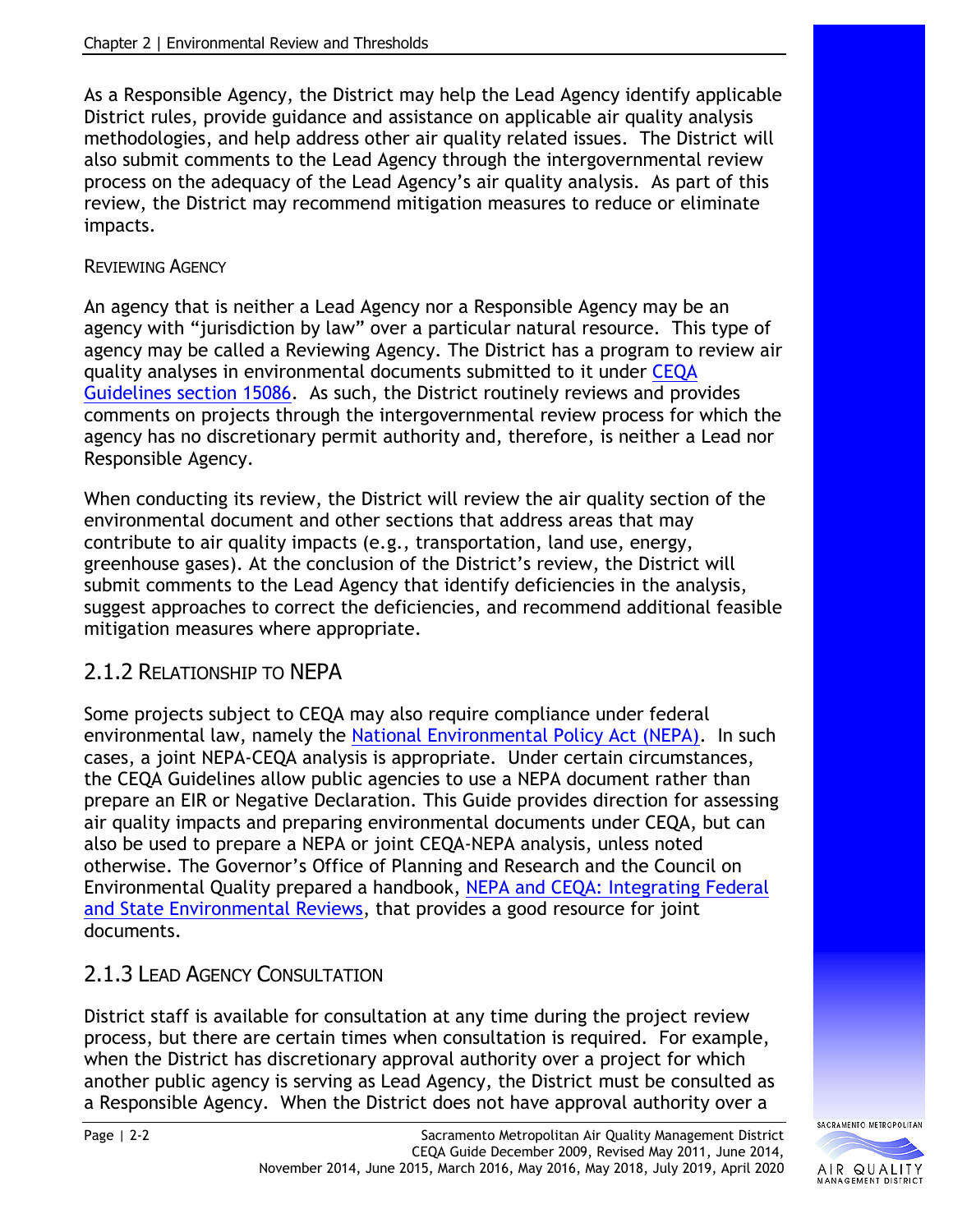project, it should be consulted as a Reviewing Agency. CEQA provides opportunities for consultation at various times during the environmental review process. CEQA encourages Lead Agencies to consult with any individual or agency that will be concerned with the environmental effects of the project prior to the completion of the Draft EIR or Negative Declaration. This is often done in conjunction with the Notice of Preparation or scoping meeting.

However, the Lead Agency can proactively address air quality concerns before a project is ever submitted for environmental review by providing information to project proponents during initial consultation with the planning department. In fact, State [CEQA Guidelines section 15004](https://resources.ca.gov/About-Us/Legal/CEQA-Supplemental-Documents) directs lead agencies and project sponsors to incorporate environmental considerations into project conceptualization, design, and planning at the earliest feasible time. In many cases, District staff will meet with the Lead Agency and project proponent to ensure air quality impacts are being addressed.

Addressing land use and site design issues while a proposed project is still in the conceptual stage increases opportunities to incorporate mitigation measures and desirable modifications to minimize air quality impacts. By the time a project enters the CEQA process, it is usually more costly and time-consuming to redesign the project to incorporate mitigation measures. Early consultation may be achieved by including a formal step in a jurisdiction's development review procedures or simply by discussing air quality concerns with the planning department when a project proponent makes an initial contact regarding a proposed development. Public agencies can use the initial consultation phase to address air quality issues most effectively by becoming familiar with this Guide and by working with District staff.

### 2.2 RELATIONSHIP BETWEEN CEQA AND DISTRICT ATTAINMENT RESPONSIBILITIES

The District is tasked with implementing programs and regulations required by the Federal Clean Air Act and the California Clean Air Act. In that capacity, the District has prepared plans to attain federal and state ambient air quality standards. As part of the effort to accomplish its mandates, the District conducts a CEQA project review program and maintains a staff of planners and technical personnel versed in air pollution analysis and control.

Nearly all development projects in the Sacramento region have the potential to generate air pollutants that may make it more difficult to attain federal and state air quality standards. Therefore, for most projects, it is necessary to evaluate air quality impacts to comply with CEQA. This Guide is intended to help public agencies evaluate these air quality impacts. A properly prepared CEQA document will inform decision-makers and the public about the air quality impacts of a project and facilitate an informed public dialogue regarding their implications.

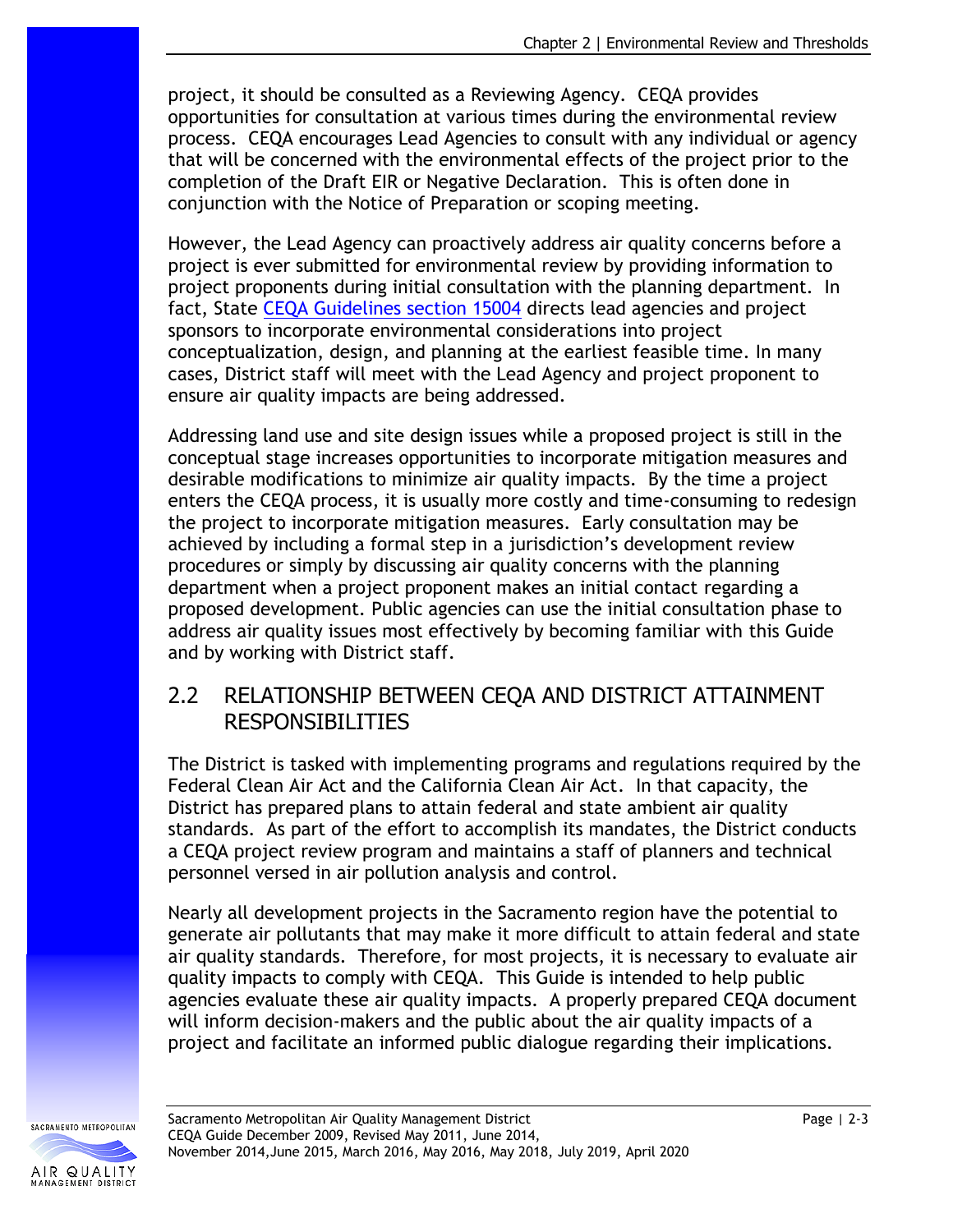In December 2018 the California Supreme Court issued a decision in the Sierra Club v. County of Fresno (2018) 6 Cal. 5th 502 case regarding the Friant Ranch project. The Court determined that air quality analysis should include a reasonable effort to connect a project's air quality impacts to likely health consequences or explain in meaningful detail why it is not feasible to do so. The District provides such guidance in [Chapter 4.](http://www.airquality.org/Businesses/CEQA-Land-Use-Planning/CEQA-Guidance-Tools)

# 2.3 LAND USE AND AIR QUALITY LINKAGE

The air quality considerations that warrant particular attention during early consultation between Lead Agencies and project proponents include consistency with applicable District rules and permit requirements; land uses that place sensitive receptors near sources of odors, toxics and criteria pollutants; and land use and design measures to encourage sustainable transportation modes and to promote energy conservation. Land use and transportation projects should also be reviewed in the context of the Sacramento Area Council of Government's Metropolitan Transportation Plan/Sustainable Communities Strategy (MTP/SCS). The MTP/SCS includes smart growth principles, promotes a wide range of housing products, reinvestment in already developed areas, protecting natural resource areas from urbanization, and providing transportation choices that support air quality improvements. Lead Agencies and project proponents are encouraged to consult with the District on these subjects as early as possible.

### 2.3.1 AIR DISTRICT REQUIREMENTS

Air District [rules](http://www.airquality.org/Businesses/Rules-Regulations) and [permit requirements](http://www.airquality.org/businesses/permits-registration-programs) apply to most industrial processes (e.g., manufacturing facilities, food processing), many commercial activities (e.g., print shops, drycleaners, gasoline stations), and other miscellaneous activities (e.g., demolition of buildings containing asbestos and aeration of contaminated soils). During early consultation, Lead Agency staff should address air pollution rules and permit requirements that may apply to the proposed project with the proponent. Lead Agency staff is encouraged to coordinate directly with District staff during the environmental review process on issues such as regulatory requirements, impact analyses and mitigation measures.

## 2.3.2 LAND USE CONFLICTS AND EXPOSURE OF SENSITIVE RECEPTORS

The location of a development project is a major factor in determining whether it will result in localized air quality impacts. The potential for adverse air quality impacts increases as the distance between the source of emissions and members of the public decreases. Impacts on sensitive receptors are of particular concern. Sensitive receptors are facilities that house or attract children, the elderly, and people with illnesses or others who are especially sensitive to the effects of air pollutants. Hospitals, schools, convalescent facilities, and residential areas are examples of sensitive receptors.

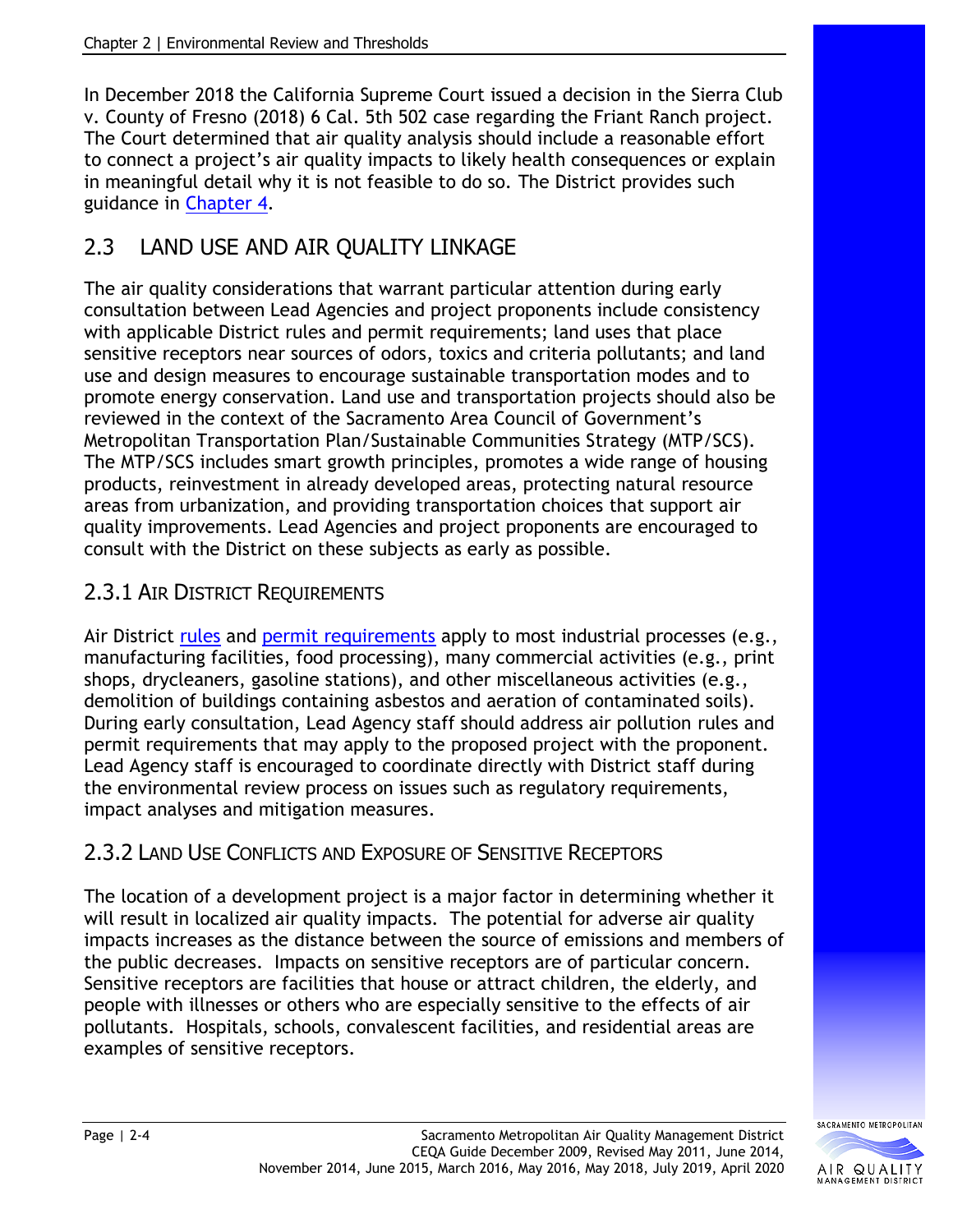For each of the situations discussed, the impacts generally are not limited to sensitive receptors. Air pollutants can adversely affect all members of the population, and thus any consideration of potential air quality impacts should include all members of the population. However, this discussion focuses on sensitive receptors, because they are the people most vulnerable to the effects of air pollution.

Air quality problems arise when sources of air pollutants and sensitive receptors are located near one another. There are several types of land use conflicts that should be avoided:

- A sensitive receptor is in close proximity to a congested intersection or roadway with high levels of emissions from motor vehicles. High concentrations of fine particulate matter or toxic air contaminants are the most common concerns.
- A sensitive receptor is close to a source of toxic air contaminants or a potential source of accidental releases of hazardous materials.
- A sensitive receptor is close to a source of odorous emissions. Although odors generally do not pose a health risk, they can be quite unpleasant and often lead to citizen complaints to the District and to local governments.
- A sensitive receptor is close to a source of high levels of nuisance dust emissions.

Localized impacts to sensitive receptors generally occur in one of two ways:

- A (new) source of air pollutants is proposed to be located close to existing sensitive receptors. For example, an industrial facility is proposed for a site near a school.
- A (new) sensitive receptor is proposed near an existing source of air pollutants. For example, a residential development is proposed near a wastewater treatment plant.

**IMPORTANT NOTE:** The California Supreme Court decision in the case of California Building Industry Association v. Bay Area Air Quality Management District (2015) 62 Cal. 4th 369 clarified that lead agencies are not required by CEQA to analyze the impact of the existing environmental conditions on a project's future users or residents unless the project will exacerbate the existing environmental hazards or conditions. This limits the CEQA analysis of existing emissions source impacts on new receptors from a proposed project. While not a CEQA impact, the District recommends that the situation be analyzed, discussed and resolved through the lead agency's planning process.

Early consultation between project proponents and Lead Agency staff can avoid or minimize localized impacts to sensitive receptors. When evaluating whether a development proposal has the potential to result in localized impacts, Lead Agency staff need to consider the nature of the air pollutant emissions, the proximity between the emitting facility and sensitive receptors, the direction of

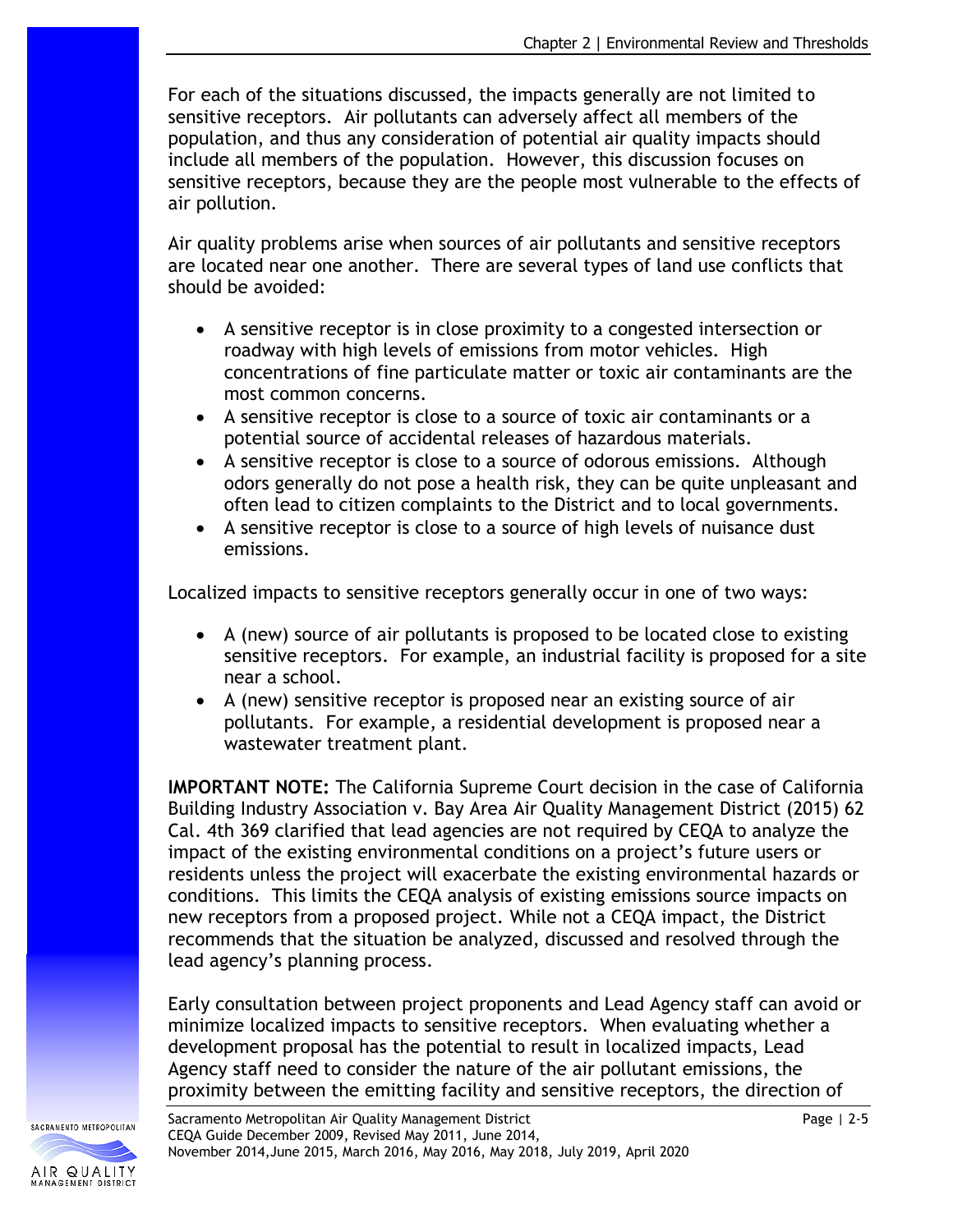prevailing winds, and local topography. Often, the provision of an adequate distance, or buffer zone, between the source of emissions and the receptor(s) is necessary to mitigate the problem. This underscores the importance of addressing these potential land use conflicts during the preparation of the general plan and as early as possible in the development review process.

From a general planning and health perspective, it may be appropriate to consider project conditions and modifications that go beyond those covered by CEQA to protect all people from the effects of air pollution.

#### 2.3.3 LAND USE AND DESIGN CONSIDERATIONS

Land use decisions are critical to air quality planning because land use patterns greatly influence transportation needs, and mobile sources are the largest source of air pollution in Sacramento County. The design of development projects also significantly influences how people travel. With land use and design in mind, District staff utilize a set of Board-adopted [Project Review Principles w](http://www.airquality.org/Businesses/CEQA-Land-Use-Planning)hen reviewing and commenting on proposed projects. The Project Review Principles focus on land use, design and energy conservation concepts that are beneficial for air quality. Lead Agencies and project proponents are encouraged to consider incorporating the concepts included in the Project Review Principles or more specifically incorporate mitigation measures from the District's *[Recommended](http://www.airquality.org/businesses/ceqa-land-use-planning/mitigation)  Guidance for [Land Use Emission Reductions](http://www.airquality.org/businesses/ceqa-land-use-planning/mitigation)* early in the design of a project. Measures incorporated into the design of a project are commonly documented in an Air Quality Mitigation Plan (see Chapter 4 for more information). By incorporating such measures in local development plans and discussing the measures during initial contacts with project proponents, Lead Agencies greatly increase the likelihood of bringing forth development projects with reduced air quality impacts and possibly a simplified environmental review process.

## 2.4 DETERMINING SIGNIFICANCE

Projects that are subject to CEQA generally undergo a preliminary evaluation in an Initial Study. The Initial Study is used to determine if a project may have a significant effect on the environment. The Initial Study should evaluate the potential impact of a proposed project on air quality. The air quality impact of a project is determined by examining the types and levels of emissions generated by the project, the existing air quality conditions, and neighboring land uses. The Initial Study should analyze all phases of project planning, construction and operation, as well as cumulative impacts. When considering a project's impact on air quality, a lead agency should provide substantial evidence that supports its conclusions in an explicit, quantitative analysis whenever possible. Lead Agencies are encouraged to use the methodologies and screening tools provided in this Guide. Lead Agencies are encouraged to use District staff as an additional resource when preparing the air quality analysis for an Initial Study.

The State CEQA Guidelines Appendix G presents an initial study checklist. The Association of Environmental Professionals provides a sample [initial study checklist](http://califaep.org/docs/2019-Appendix_G_Checklist.pdf)

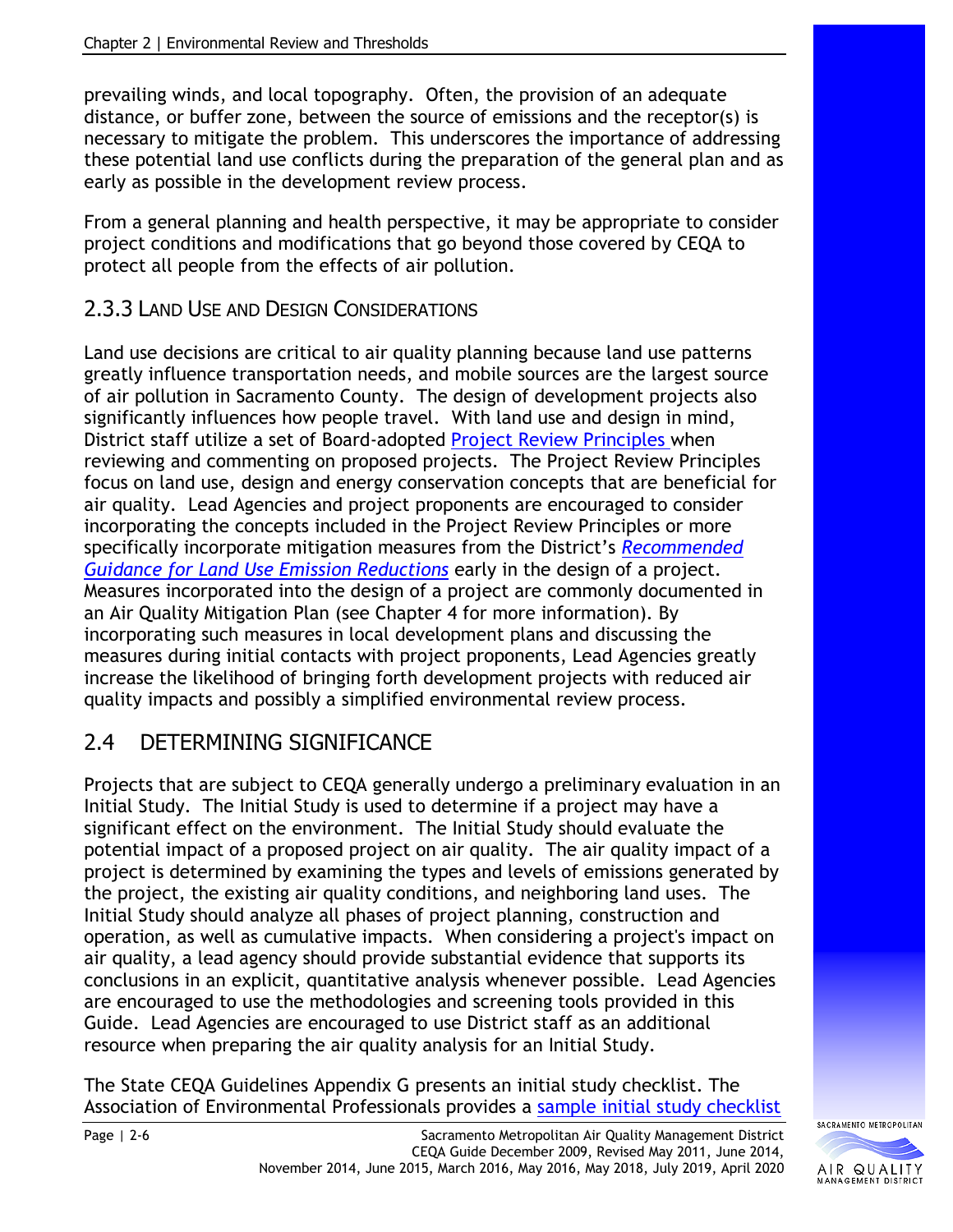for Lead Agencies to use. This checklist includes suggested criteria, in question format, for determining whether a project will have a potentially significant impact on the environment, including air quality. According to the criteria, a project will have a potentially significant impact on air quality if it will:

- Conflict with or obstruct implementation of the applicable air quality plan.
- Result in a cumulatively considerable net increase of any criteria pollutant for which the project region is non-attainment under an applicable federal or state ambient air quality standard.
- Expose sensitive receptors to substantial pollutant concentrations.
- Result in other emissions (such as those leading to odors) adversely affecting a substantial number of people.

In addition, the District has established significance thresholds to assist Lead Agencies in determining whether a project may have a significant air quality impact. Projects whose emissions are expected to meet or exceed the recommended significance criteria will have a potentially significant adverse impact on air quality.

If the Lead Agency determines the proposed project would exceed any of the thresholds, then an environmental document should be prepared. The more comprehensive analysis of an EIR will provide a more detailed discussion of the project impacts and will help identify the most appropriate and effective mitigation measures to minimize the impacts. Where no significant air quality impacts of a project or plan can be identified in the Initial Study, the District recommends that the Lead Agency either prepare a Negative Declaration or include in an EIR a statement explaining the reasons for determining air quality impacts are not significant.

# 2.5 RECOMMENDED SIGNIFICANCE THRESHOLDS

This section along with the [Thresholds of Significance Table](http://www.airquality.org/Businesses/CEQA-Land-Use-Planning/CEQA-Guidance-Tools) includes recommended criteria for determining whether an EIR or a Mitigated Negative Declaration (MND) should be prepared for a project to address potential adverse air quality impacts. Determination of significance is not limited to the table or the criteria listed in this Guide. Other factors, especially those related to the location of the project and potential impacts on nearby populations (e.g., schools, day care centers, residences, and hospitals) also should be examined. These factors include proximity of the project to population areas, proximity of the proposed project to other pollutant sources (e.g., industrial facilities emitting odorous or hazardous substances), and potential land use conflicts.

The following chapters of this [Guide](http://www.airquality.org/Businesses/CEQA-Land-Use-Planning/CEQA-Guidance-Tools) describe methodologies for assessing emissions from projects, which assist a Lead Agency in determining whether the District's thresholds have been exceeded, and whether the project will have an impact on air quality.

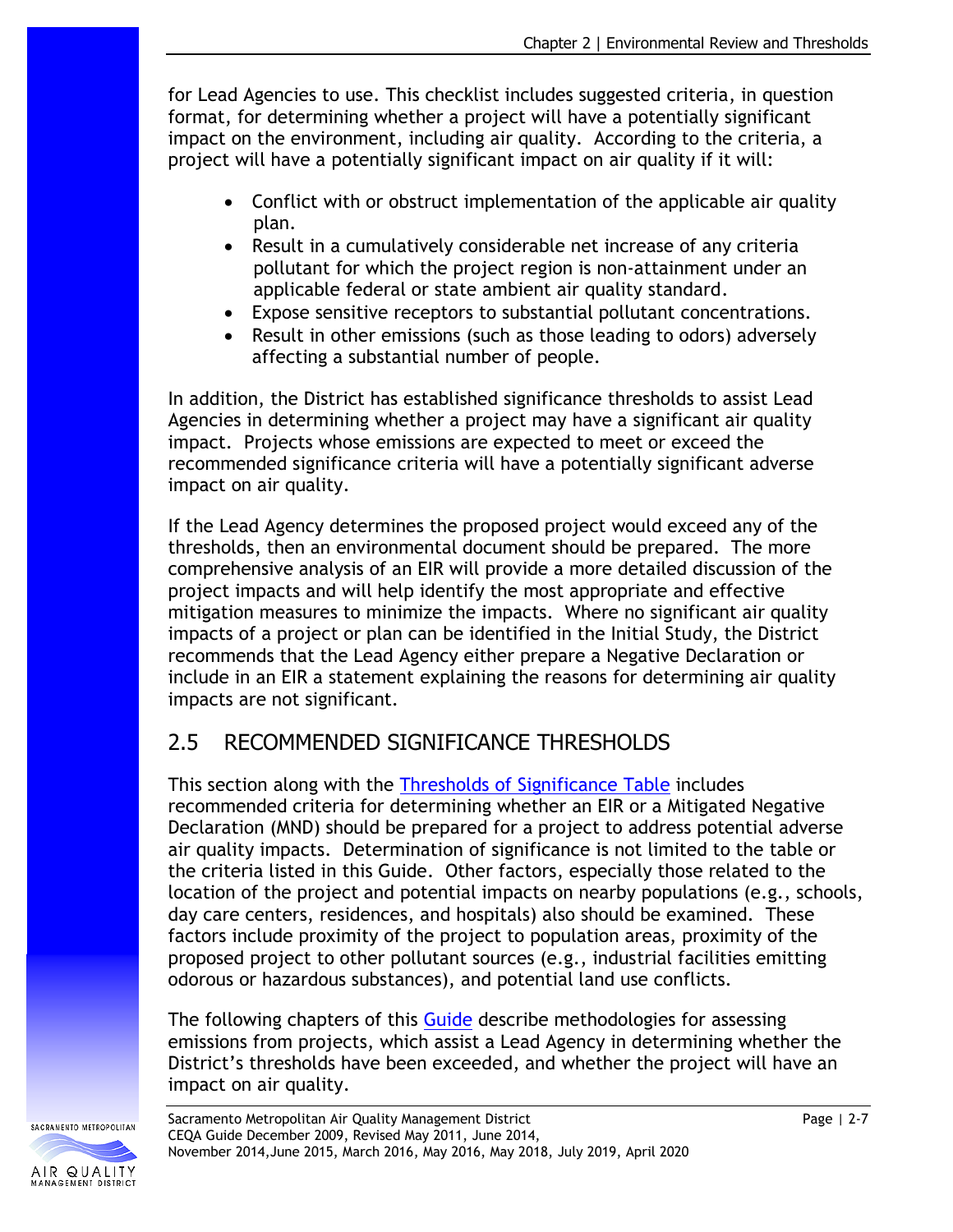Chapter 3, Construction Generated Emissions of Criteria Air Pollutants

Chapter 4, Operational Emissions of Criteria Air Pollutants and Precursor Emissions

Chapter 5, Toxic Air Contaminant Emissions

Chapter 6, Greenhouse Gas Emissions

Chapter 7, Odors

Chapter 8, Cumulative Air Quality Impacts

Chapter 9, Program Level Analysis of General and Area Plans

2.5.1 OZONE PRECURSORS SIGNIFICANCE THRESHOLDS

The District has established mass emissions thresholds for ozone precursors because the Sacramento Region does not meet state and federal [ozone ambient air](http://www.arb.ca.gov/research/aaqs/aaqs2.pdf)  [quality standards.](http://www.arb.ca.gov/research/aaqs/aaqs2.pdf) The thresholds are listed in the [Thresholds of Significance](http://www.airquality.org/Businesses/CEQA-Land-Use-Planning/CEQA-Guidance-Tools)  [Table.](http://www.airquality.org/Businesses/CEQA-Land-Use-Planning/CEQA-Guidance-Tools) Emissions of ozone precursors from an individual project could contribute to the cumulative non-attainment problem. A "considerable" or "substantial" contribution means one that exceeds the mass emissions threshold levels.

The construction and operational mass emissions thresholds for ozone precursors correlate to the NOx and ROG reductions from heavy-duty vehicles and land use project emission reduction requirements committed to in the 2004 Ozone Attainment Plan for the Sacramento Federal Ozone Nonattainment Area. The thresholds were adopted by the District's Board of Directors in March 2002 and are based on the District's document *[Foundation for a Threshold: Justification for Air](http://www.airquality.org/LandUseTransportation/Documents/CEQAThresholdJustificationOperationalFinal.pdf)  [Quality Thresholds of Significance in the Sacramento Federal Nonattainment](http://www.airquality.org/LandUseTransportation/Documents/CEQAThresholdJustificationOperationalFinal.pdf)  [Area](http://www.airquality.org/LandUseTransportation/Documents/CEQAThresholdJustificationOperationalFinal.pdf)*.

### 2.5.2 PARTICULATE MATTER SIGNIFICANCE THRESHOLDS

The District has established mass emissions thresholds for particulate matter because Sacramento does not meet the state particulate matter ( $PM_{10}$  and  $PM_{2.5}$ ) [ambient air quality standards.](http://www.arb.ca.gov/research/aaqs/aaqs2.pdf) The thresholds are listed in the [Thresholds of](http://www.airquality.org/Businesses/CEQA-Land-Use-Planning/CEQA-Guidance-Tools)  [Significance Table.](http://www.airquality.org/Businesses/CEQA-Land-Use-Planning/CEQA-Guidance-Tools) Emissions of particulate matter from an individual project could contribute to the cumulative non-attainment problem. A "considerable" or "substantial" contribution means one that exceeds the mass emissions threshold levels.

The construction and operational mass emissions thresholds for particulate matter correlate to the District's permitting offset trigger levels. The thresholds were adopted by the District's Board of Directors in May 2015 and are based on the District's document *[California Environmental Quality Act Guidelines Update,](http://www.airquality.org/LandUseTransportation/Documents/ParticulateMatterThresholdsUpdateMay2015AgendaItemAttachment.pdf)  [Proposed Particulate Matter CEQA Thresholds of Significance.](http://www.airquality.org/LandUseTransportation/Documents/ParticulateMatterThresholdsUpdateMay2015AgendaItemAttachment.pdf)*

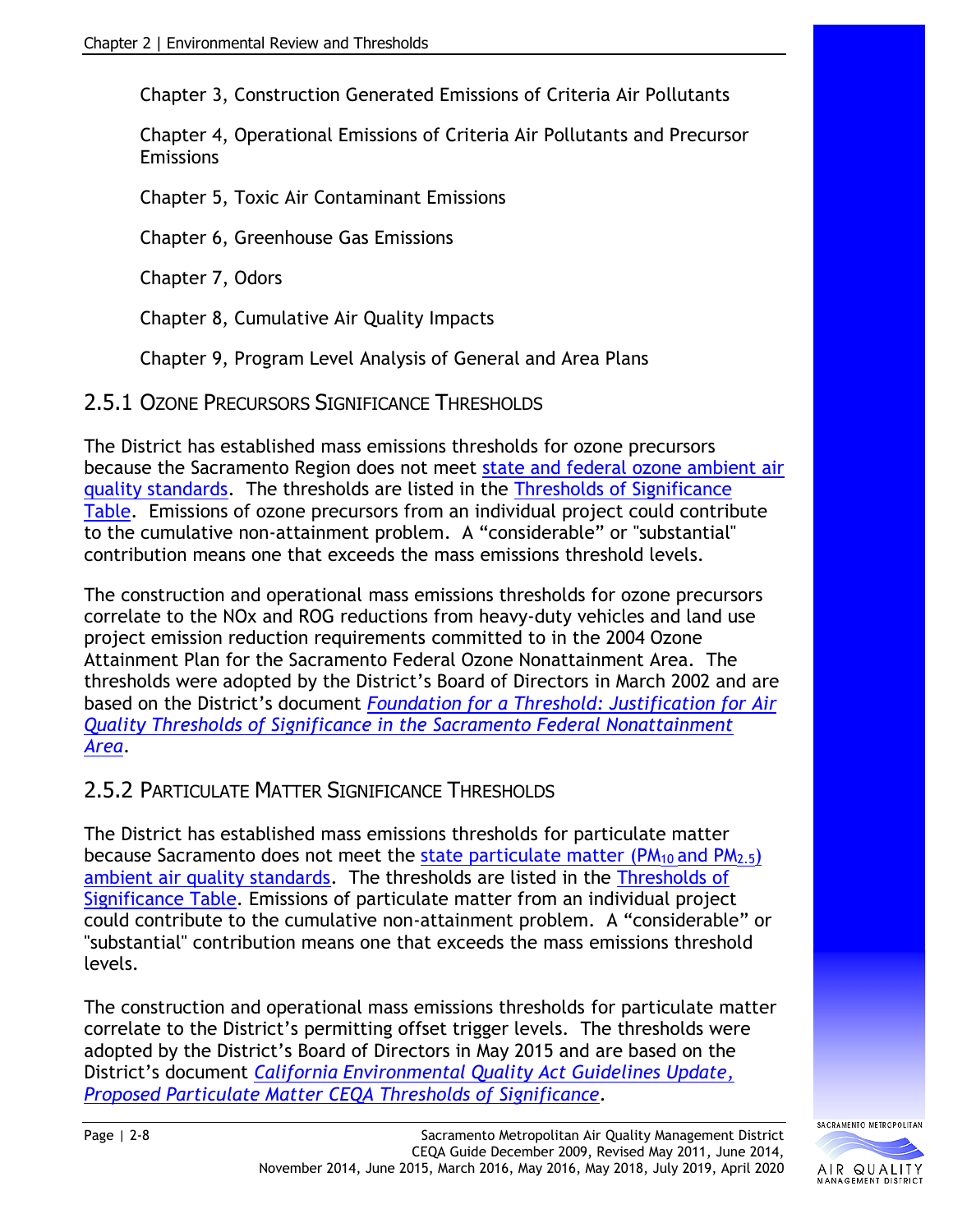### 2.5.3 OTHER CRITERIA POLLUTANT – SIGNIFICANCE THRESHOLDS

This section applies to criteria pollutants other than ozone precursors and particulate matter since the District attains all the other criteria pollutant ambient air quality standards. A project that may violate a state air quality standard will have a significant adverse air quality impact.

### 2.5.4 TOXIC AIR CONTAMINANTS SIGNIFICANCE THRESHOLDS

If a development project will emit toxic air contaminants (TACs), the Lead Agency must assess the potential of the TACs to adversely impact nearby populations. Assessment guidance is described in [Chapter 5, Toxic Air Emissions.](http://www.airquality.org/Businesses/CEQA-Land-Use-Planning/CEQA-Guidance-Tools) The recommended significance thresholds for TACs emitted from stationary sources are based on the District's [AB2588 Air Toxics Hot Spots Program.](http://www.airquality.org/businesses/permits-registration-programs/toxics) The District has not established thresholds of significance for mobile or indirect emission sources.

#### 2.5.5 GREENHOUSE GAS SIGNIFICANCE THRESHOLD

Greenhouse gas (GHG) emissions have the potential to adversely affect the environment because they contribute, on a cumulative basis, to global climate change. The District recommends thresholds of significance for GHG emissions and provides methodologies for analysis and mitigation in [Chapter 6, Greenhouse Gas](http://www.airquality.org/Businesses/CEQA-Land-Use-Planning/CEQA-Guidance-Tools)  [Emissions.](http://www.airquality.org/Businesses/CEQA-Land-Use-Planning/CEQA-Guidance-Tools) The thresholds are listed in the [Thresholds of Significance Table.](http://www.airquality.org/Businesses/CEQA-Land-Use-Planning/CEQA-Guidance-Tools) The mass emissions thresholds for GHG were adopted by the District's Board of Directors in October 2014 and are based on the District's document *[Justification](http://www.airquality.org/LandUseTransportation/Documents/GHGThresholdsJustificationSept2014.pdf)  [for Greenhouse Gas Emissions Thresholds of Significance.](http://www.airquality.org/LandUseTransportation/Documents/GHGThresholdsJustificationSept2014.pdf)* An update to the operational GHG thresholds was adopted in April 2020. The District's document *Greenhouse [Gas Thresholds for Sacramento County](http://www.airquality.org/LandUseTransportation/Documents/SMAQMDGHGThresholds2020-03-04v2.pdf)* provides the basis for the update.

The District acknowledges Lead Agencies that have adopted their own GHG thresholds of significance or have adopted plans to reduce GHG emissions in their communities in accordance with CEQA Guidelines §15064.4.

### 2.5.6 OFFENSIVE ODORS SIGNIFICANCE THRESHOLD

Any project with the potential to create objectionable odors affecting a substantial number of people would be considered to have a significant impact as suggested in [CEQA Guidelines](http://califaep.org/docs/2019-Appendix_G_Checklist.pdf) Appendix G. In addition, the District's [Rule 402](http://www.airquality.org/Businesses/Rules-Regulations) prohibits any person or source from emitting air contaminants that cause detriment, nuisance, or annoyance to a considerable number of persons or the public. The adverse effects of odors on residential areas and other sensitive receptors, such as hospitals, day-care centers, and schools warrant the closest scrutiny; but consideration should also be given to other land use types where people congregate, such as recreational facilities, worksites, and commercial areas. Lead Agencies are encouraged to make a significance determination